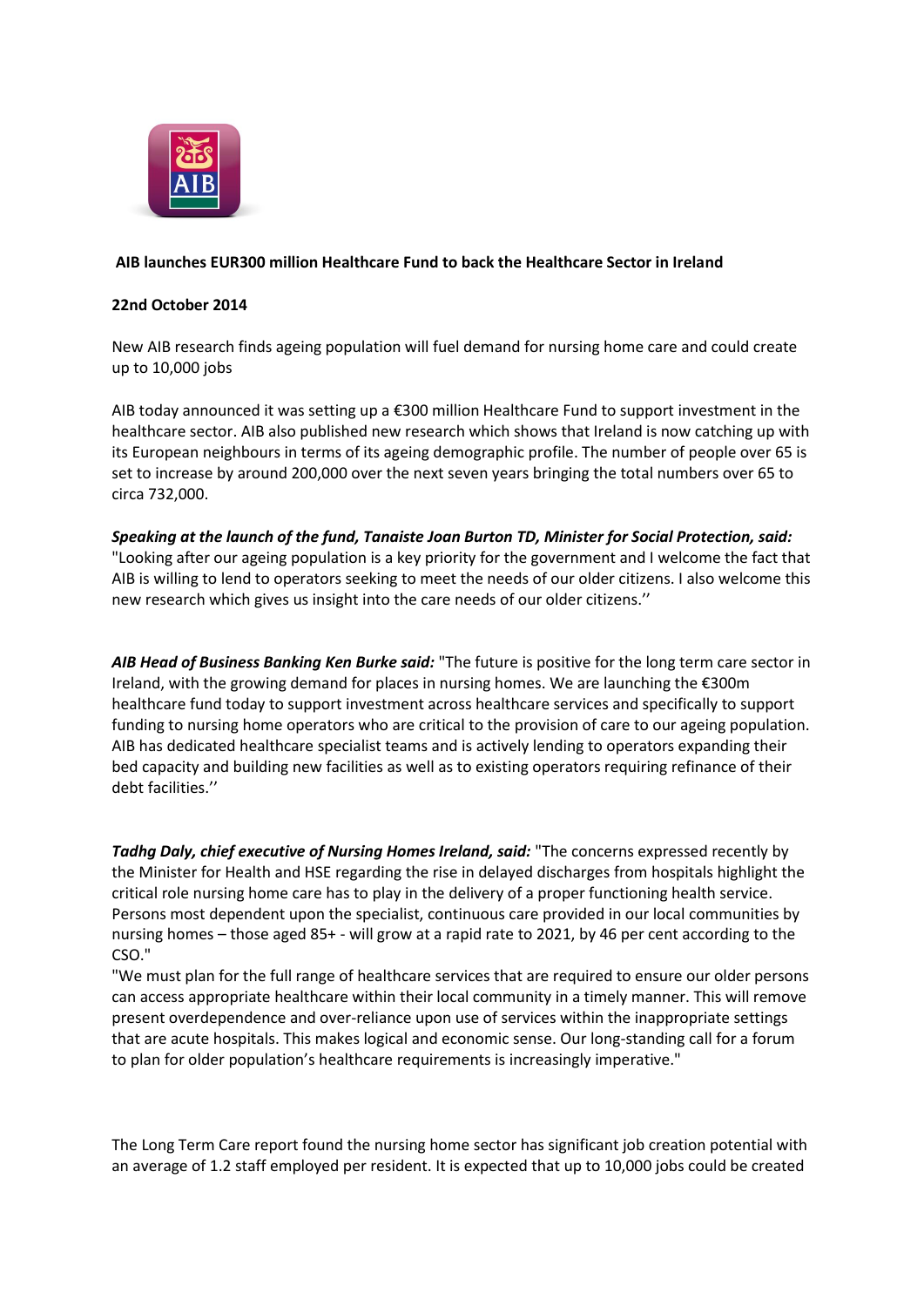over the next seven years as the research indicates demand for 8,000 new nursing home places by 2021.

New research from Ipsos MRBI on behalf of AIB found that 81 per cent of nursing home operators did not expect the supply of nursing homes beds to meet the predicted future increase in demand. The research, which canvassed the views of all private and voluntary nursing home operators and owners, also found that average occupancy in a nursing home has already reached 95 per cent Nursing homes have also seen some significant changes in the profile of their residents over the past three years; according to the survey 47 per cent of all residents have dementia and 70 per cent of operators stated that they have seen an increase in the number of residents with the condition. However, fewer than 1 in 5 homes currently has a specialised dementia care unit. The research found there were important challenges to be overcome if the sector was to reach its full potential. These challenges included uncertainty around government funding for nursing home care, increases in running costs, availability of nursing staff, and high costs of compliance. For example, 82 per cent of operators reported difficulty in recruiting nursing staff, particularly in rural areas. Operators see the greatest opportunities in extending their existing capacity, developing specialist dementia units and building new nursing homes.

*-Ends-*

*Further Information from AIB Press Office:* Helen Leonard Tel: 01 641 4141 Mobile: 087 9850445 Email: [Helen.m.leonard@aib.ie](mailto:Helen.m.leonard@aib.ie) Kathleen Barrington Tel: 01 7721382 Mobile: 086 7880794 Email: [Kathleen.m.barrington@aib.ie](mailto:Kathleen.m.barrington@aib.ie) *Further Information from Nursing Homes Ireland:* Michael McGlynn Communications Officer Tel: 01 4292570 Mobile: 087 908 2970 Email: [Michael@nhi.ie](mailto:Michael@nhi.ie)

## **Notes to Editors:**

*Sectoral Reports*

The report is the ninth in a series of research reports published by AIB in to key sectors of the Irish economy.

*Methodology*

Ipsos MRBI conducted a telephone survey, on behalf of AIB and in association with Nursing Homes Ireland (NHI), amongst the owners and operators of 119 nursing homes. Fieldwork took place from 15 th – 26 th September 2014

**26th October 2014**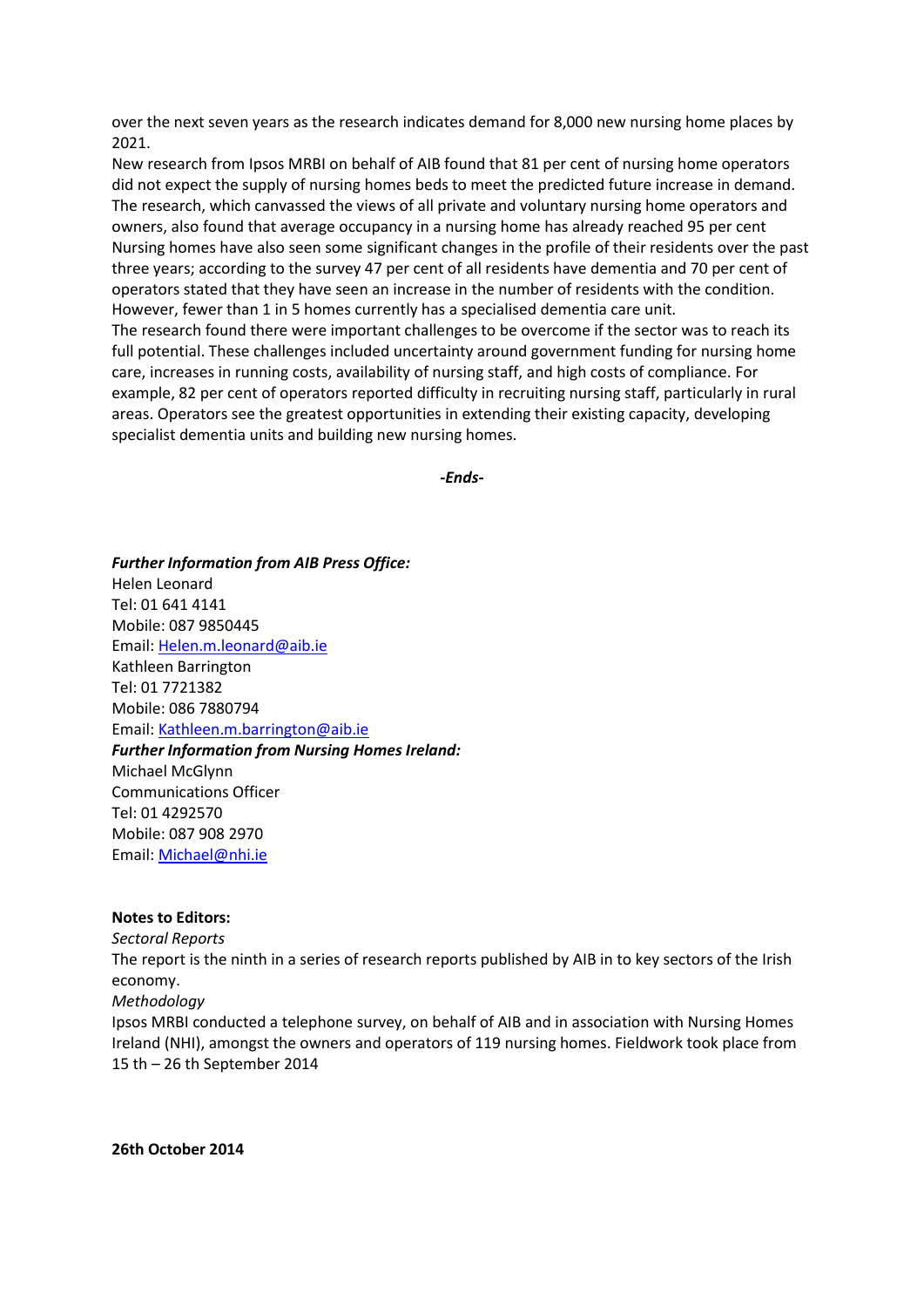## **Summary**

- The Results of the Comprehensive Assessment (CA) confirm that AIB Group ("AIB") has capital buffers comfortably above minimum requirements under all stress test assessment scenarios.
- AIB therefore does not require any additional capital as a result of the CA process.

## **Results of Comprehensive Assessment**

AIB notes the publication of results of the CA European wide stress testing exercise conducted by the European Banking Authority (EBA) and the European Central Bank (ECB) in conjunction with AIB's National Competent Authority, the Central Bank of Ireland (CBI).

Under the CA, the capital adequacy threshold for the baseline stress test scenario was set at 8.0% Common Equity Tier 1 (CET 1) and set at 5.5% CET 1 in the adverse stress test scenario. Both scenarios were assessed for capital under the transitional arrangements as set out in Capital Requirements Directive (CRD) IV, over a 3 year period from 2014 - 2016.

The published results confirm that in all scenarios, AIB's capital ratios exceed the CA baseline and adverse stress test thresholds over the period as outlined below:

|                                                                                                                                     | <b>AIB Results of Comprehensive Assessment</b> |                                        |
|-------------------------------------------------------------------------------------------------------------------------------------|------------------------------------------------|----------------------------------------|
|                                                                                                                                     | <b>Static Balance Sheet</b>                    | <b>Dynamic Balance</b><br><b>Sheet</b> |
| CET 1 Ratio at year end 2013                                                                                                        | 14.99%                                         | 14.99%                                 |
| Asset Quality Review (AQR) adjusted CET1 Ratio -                                                                                    | 14.64%                                         | 14.64%                                 |
| minimum threshold of 8%                                                                                                             | (Buffer of 6.64%)                              | (Buffer of 6.64%)                      |
| Adjusted CET1 Ratio after Baseline Scenario - minimum<br>threshold of 8%                                                            | 12.43%<br>(Buffer of 4.43%)                    | 14.29%<br>(Buffer of 6.29%)            |
| (lowest capital level vs threshold over 3 year period)<br>Adjusted CET1 Ratio after Adverse Scenario - minimum<br>threshold of 5.5% | 6.92%<br>(Buffer of 1.42%)                     | 10.26%<br>(Buffer of 4.76%)            |

(lowest capital level vs threshold over 3 year period )

The CA methodology included an Asset Quality Review (AQR) for banks' balance sheets as at end December 2013 and forward looking stress tests over a three year 2014-2016 timeline. AIB was assessed on both a Static and Dynamic balance sheet basis. Where a bank had a Restructuring Plan agreed with the European Commission prior to end December 2013, the stress tests were conducted on a Dynamic Balance Sheet basis where some assumptions from the Restructuring Plan on loan restructuring, cost reductions and new lending were allowed. All other banks were required to conduct the stress tests on a Static Balance Sheet basis where the stress tests were based on how the balance sheet as at end December 2013 would perform over three years. As AIB's Restructuring Plan was approved after 31 December 2013, the bank was assessed on both a static and dynamic balance sheet basis.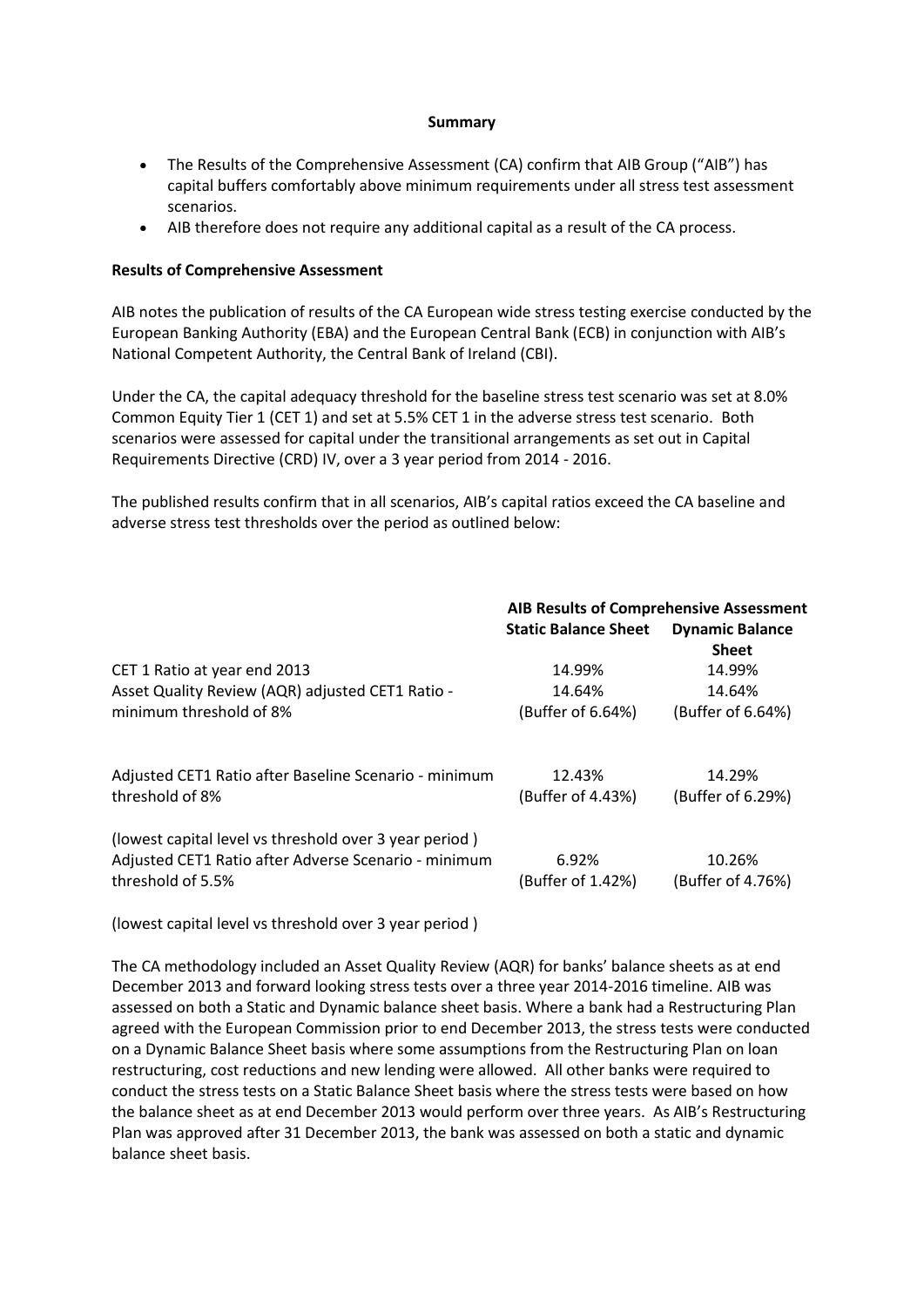The aggregate adjustment due to the outcome of the AQR process would have equated to a reduction of 35bps to the bank's CET 1 ratio of 14.99% as at 31 December 2013. This would have been equivalent to c.1% of AIB's overall balance sheet provisions of c. €17.1 billion as at 31 December 2013.

Economic conditions in Ireland and the UK have continued to improve in 2014. AIB's transitional CET 1 ratio, including the benefit of unaudited profits generated in H1 2014, increased to 16.1% as of 30 June 2014 and the bank has continued to generate capital in quarter 3 2014.

The results published today by the ECB and EBA are point in time projections based on prescribed assumptions and should not be treated as indicative of future financial performance of AIB. To view the results including disclosure templates published by the ECB and EBA for AIB please go to the following link:

## **[investorrelations.aib.ie](about:investorrelations.aib.ie)**

## **Other Information**

AIB currently has 523,438,445,437 ordinary shares in issue, of which 99.8% are held by the National Pensions Reserve Fund Commission ("NPRFC"), with 500 billion of the ordinary shares issued to the NPRFC in July 2011 at a price of €0.01 per share. Based on the number of shares currently in issue and the closing share price of 24 October 2014, AIB trades on a valuation multiple of c. 8x (excluding 2009 Preference Shares) 30 June 2014 Net Asset Value (NAV). The Group continues to note that the median for comparable European banks is c.1x NAV.

## **-ENDS-**

## *For further information, please contact:*

| Mark Bourke                                           | Enda Johnson                                           | Kathleen Barrington                                           |
|-------------------------------------------------------|--------------------------------------------------------|---------------------------------------------------------------|
| <b>Chief Financial Officer</b>                        | Head of Corporate Affairs & Strategy                   | <b>Media Relations Manager</b>                                |
| AIB Bankcentre                                        | AIB Bankcentre                                         | AIB Bankcentre                                                |
| Dublin                                                | <b>Dublin</b>                                          | <b>Dublin</b>                                                 |
| Tel: +353-1-6412195<br>email:<br>mark.g.bourke@aib.ie | Tel: +353-1-7726010<br>email:<br>enda.m.johnson@aib.ie | Tel: +353-1-7721382<br>email:<br>kathleen.m.barrington@aib.ie |

## *Forward-looking Statement*

This document contains certain forward-looking statements within the meaning of Section 27A of the US Securities Act of 1933, as amended, and Section 21E of the US Securities Exchange Act of 1934, as amended, with respect to the financial condition, results of operations and business of AIB Group and certain of the plans and objectives of the Group. These forward-looking statements can be identified by the fact that they do not relate only to historical or current facts. Forward-looking statements sometimes use words such as 'aim', 'anticipate', 'target', 'expect', 'estimate', 'intend',